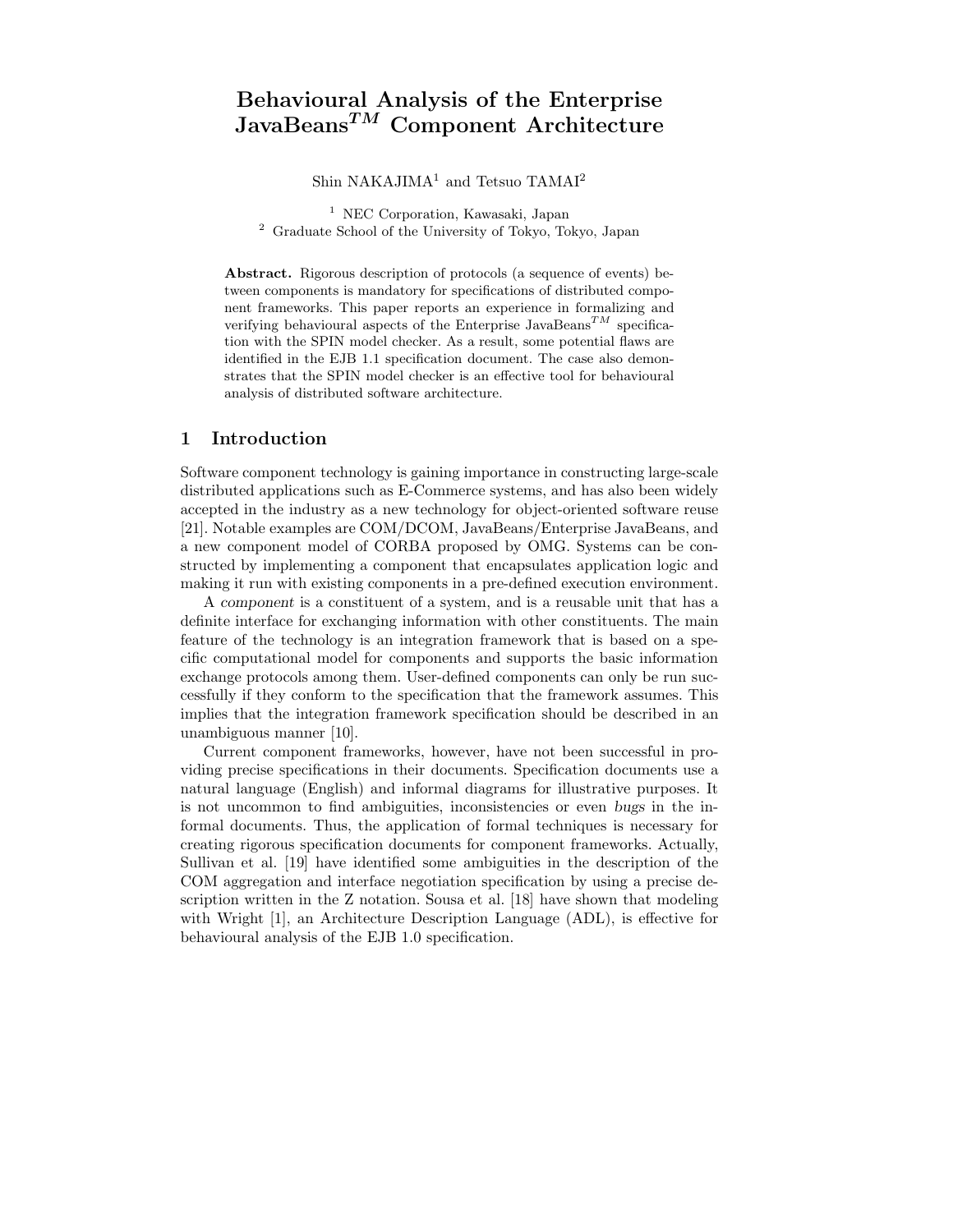This paper reports an experience using the SPIN model checker [5] for behavioural analysis of the Enterprise JavaBeans component architecture. The main contributions of the present work can be summarized as follows. (1) Results show that the SPIN model checker is an adequate tool for behavioural analysis of distributed software architecture as compared with other tools such as Wright [1] or Darwin [12]. (2) The case identifies there are some potential flaws in the EJB 1.1 document [20] in terms of behavioural specification.

#### **2 Enterprise JavaBeans**

Enterprise JavaBeans<sup> $TM$ </sup> is a component architecture for distributed business applications. This section briefly describes the Enterprise JavaBeans (EJB) component architecture and presents some of its behavioural specifications. The material in this section is based on the EJB 1.1 specification document [20].

### **2.1 The Component Architecture**



**Fig. 1.** The EJB Architecture

Figure 1 illustrates an overview of the EJB component architecture, as well as introduces several principal participants. Client is a client Java application that uses a JNDI Naming Server to look up an object reference of a Home interface. Home is a FactoryProxy responsible for creating a new Bean instance, and returns an object reference of a Remote,which is a RemoteProxy [9]. The Remote accepts requests from the Client and delegates them to the Bean, which executes these requests under the control of the Container. In addition, the architecture provides several runtime-services such as passivation, persistency, and garbage collection. All client requests to the Bean are made through the Home-Proxy or the RemoteProxy objects. The Container may intercept the original requests and then control invocations on the Bean,while making it possible for the runtime-services to interleave between client request invocations.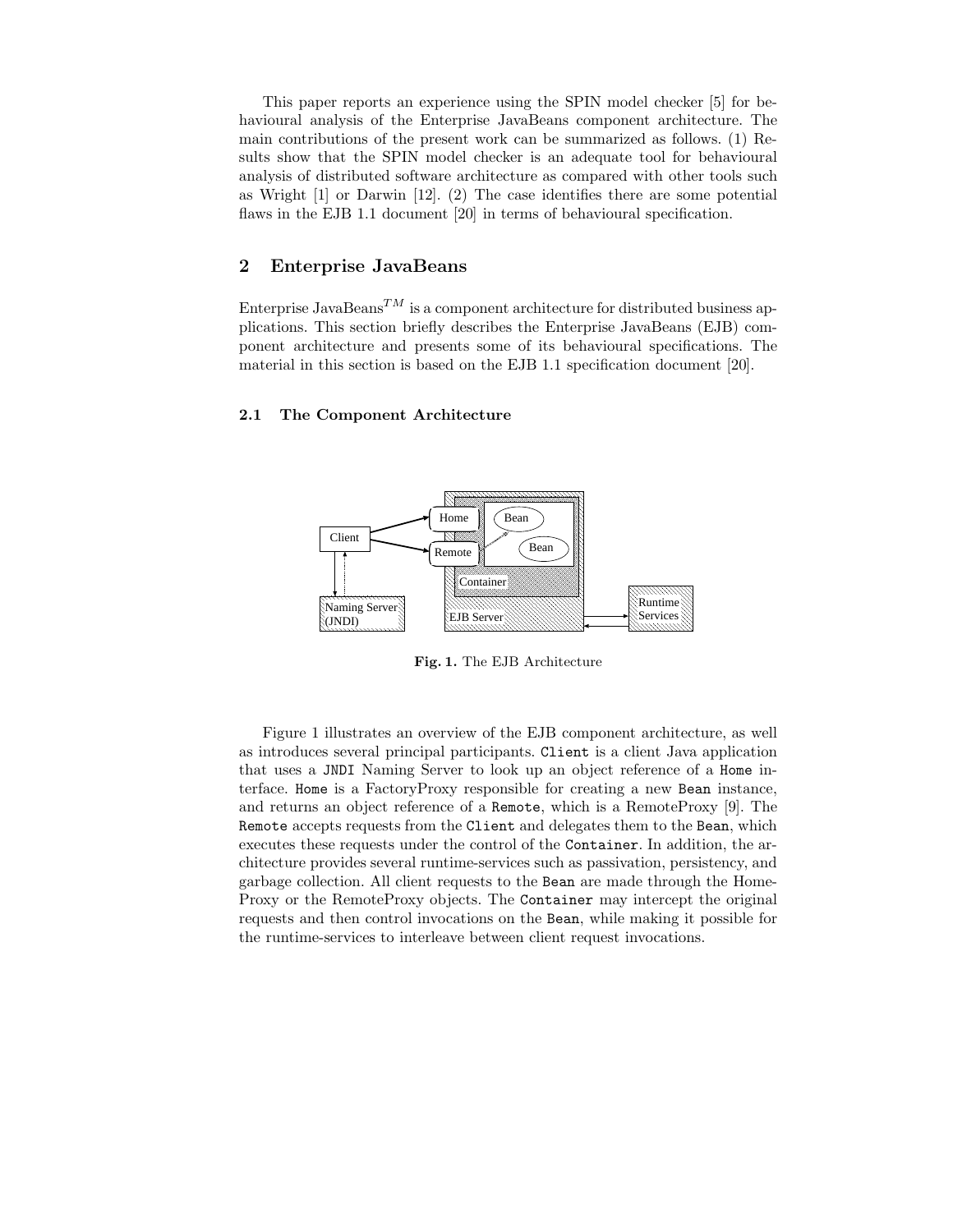

**Fig. 2.** Session and Entity Beans

There are two types of Enterprise JavaBeans : Session Beans and Entity Beans (Figure 2). An Entity Bean represents data stored in persistent storage and is a shared resource. The internal values of an Entity Bean are synchronized with the contents of persistent storage through the runtime service. A Session Bean, on the other hand, executes on behalf of a single client, and may implement long-lived transaction style application logic to access several Entity Beans.



**Fig. 3.** Class Diagram

Figure 3 presents a fragment of the class diagram for Entity Beans. In the figure, EJBHome, EJBObject, EnterpriseBean,and EntityBean are the four Java interfaces that the EJB component framework provides. The EJBHome interface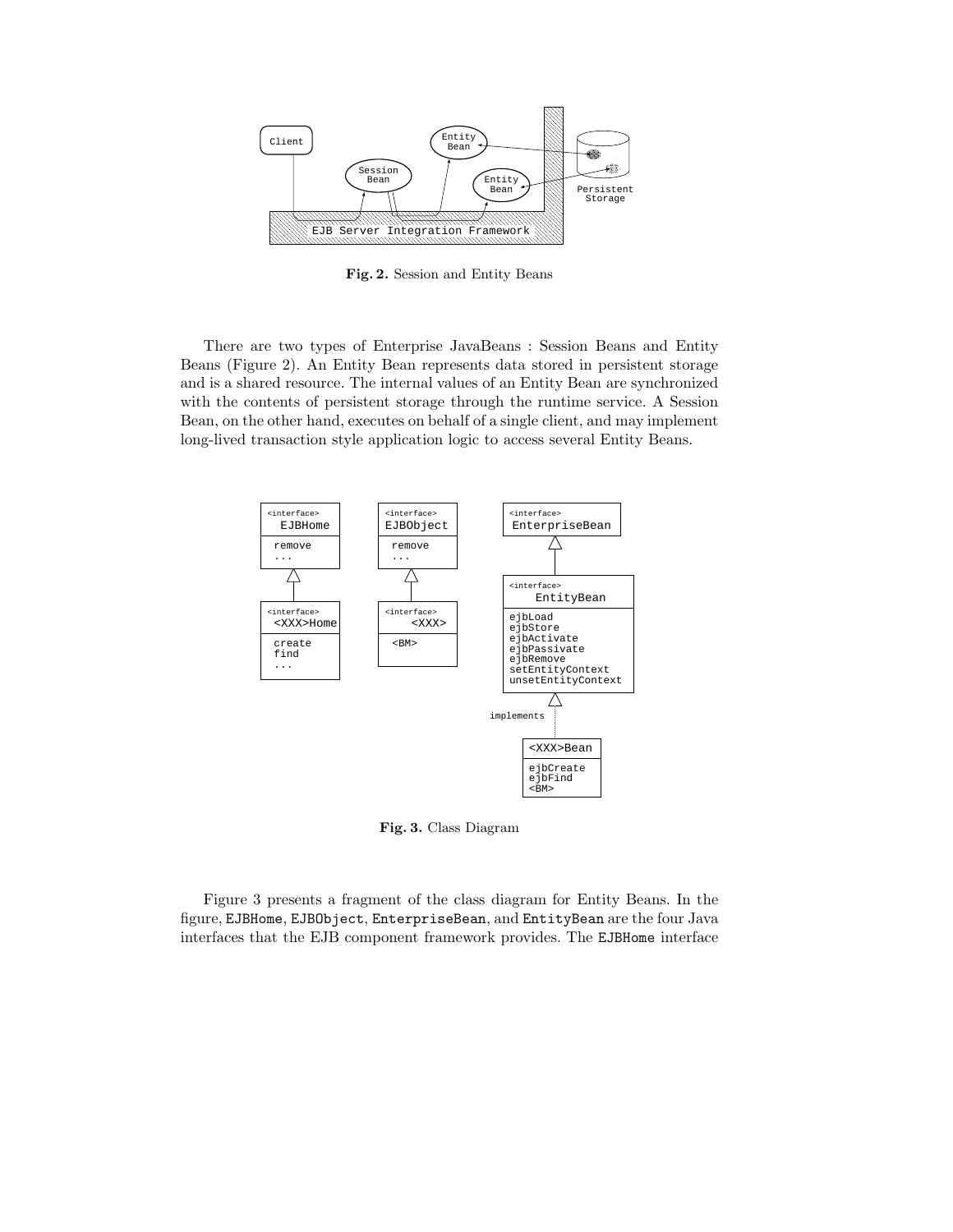describes the client's view of the Home shown in Figure 1, while EJBObject corresponds to the Remote. The EntityBean interface specifies the basic APIs that should be implemented by every Entity Bean. The EnterpriseBean is a common super-interface for both EntityBean and SessionBean<sup>3</sup>.

In order to develop a new Entity Bean, three Java constructs must be defined: (1)  $\langle$ XXX>Home as a sub-interface of EJBHome, (2)  $\langle$ XXX> as a sub-interface of EJBObject, and  $(3)$  <XXX>Bean as an application class for implementing the EntityBean. The interface <XXX>Home adds application-specific create and find methods. The interface <XXX> should have application-specific business methods, which are denoted here by  $\langle BM \rangle$ .

The class <XXX>Bean is a concrete bean definition that implements all of the methods specified by the EntityBean interface, as well as provides applicationspecific methods: ejbCreate and ejbFind are the counterparts of create and find of <XXX>Home, respectively. <BM> directly corresponds to <BM> of <XXX>. When a client invokes, for example, create method of  $\langle XXX \rangle$ Home, the Container intercepts the request and then delegates it to <XXX>Bean instance in the form of an ejbCreate method invocation. Most of the methods defined in EntityBean are APIs for runtime-services. The passivation service uses ejbPassivate and ejbActivate,while the persistency service invokes ejbLoad and ejbStore.

The EJB 1.1 specification document describes the roles of the participants and all of the APIs in the form of Java interface descriptions. It is important to note that most of the methods are accompanied by exceptions in addition to normal functionalities. All explanations are written in a natural language.

#### **2.2 Behavioural Specifications**

Behavioural specifications show an external view of component architecture in terms of event sequences. With the EJB architecture, an event corresponds to a method invocation. Thus, the behavioural specifications consist of traces of method invocations. Below shows some example descriptions of behavioural aspects adapted from the EJB 1.1 specification document.

Figure 4 is a lifecycle model of an Entity Bean (adapted from Figure 23 on page 102 [20]). The lifecycle consists of three states, and each method contributes to a transition between the states. For example, a business method invoked by a client can only be executed when the Entity Bean is in its ready state. In view of the lifecycle model, the passivation service is an event initiator that makes the Entity Bean move between the ready and pooled states by using ejbPassivate and ejbActivate.

In addition, the document employs Object Interaction Diagrams (OIDs) to illustrate typical event sequences. Figure 5 is an example of an OID for the Entity Beans (simplified and adapted from Figure 29 on page  $139 [20]$ <sup>4</sup>. The

<sup>&</sup>lt;sup>3</sup> It is not shown in the figure.

<sup>4</sup> Division of labour between the two participants in a rectangle, EJBObject and Container, is dependent on a particular implementation, and thus the rectangle may sometimes be treated as one entity (on page 62 [20]).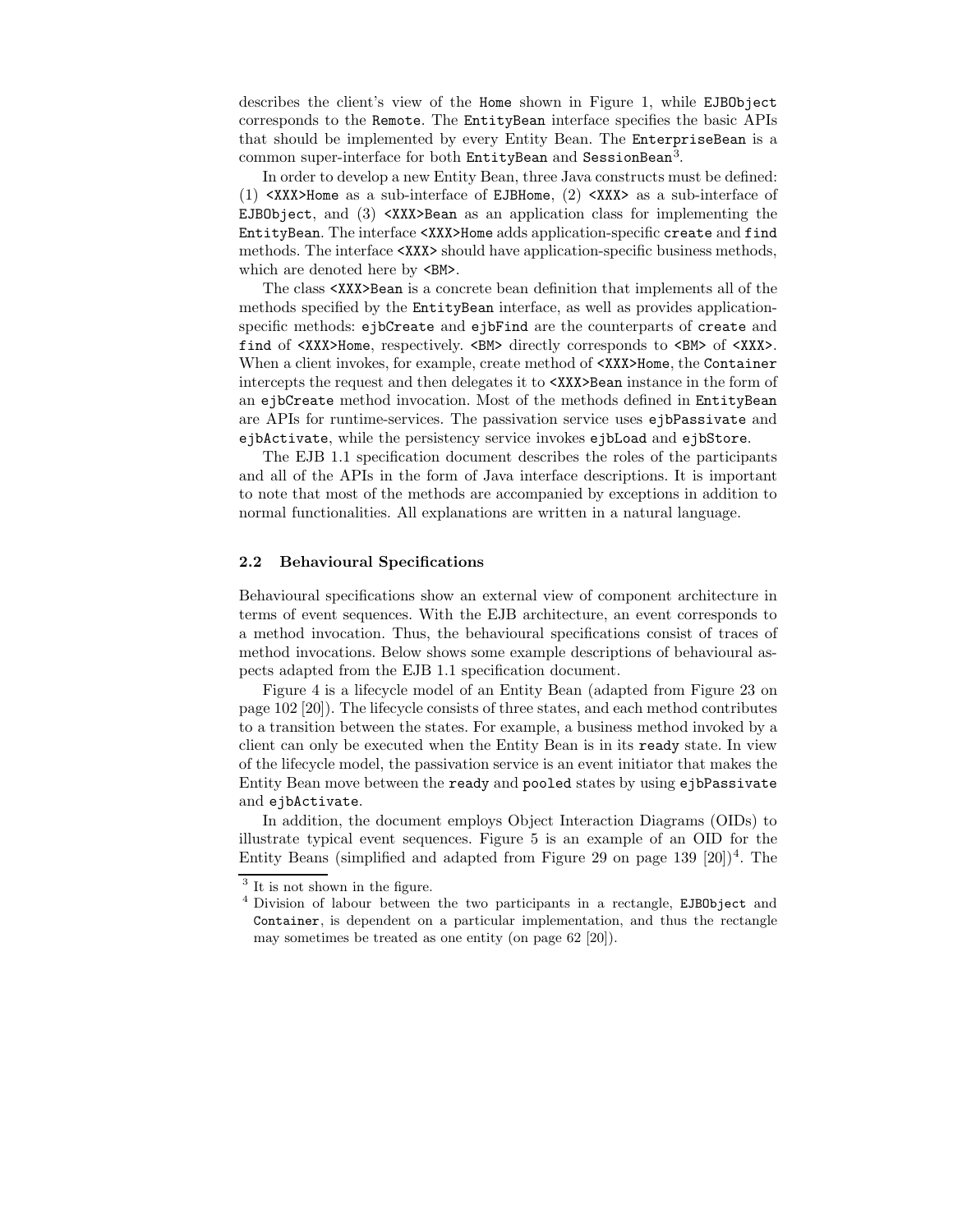

**Fig. 4.** Lifecycle of Entity Beans

diagram depicts various portions of event sequences that relate to a passivation service and business method invocation by a client.

A client request is directly delegated to the Entity Bean when the bean is in the ready state (see top of the diagram). The passivation service may spontaneously decide that the bean should be swapped out. This is accomplished through a sequence of method invocations; ejbStore followed by ejbPassivate. In Figure 4, it can be seen that the bean is now in the **pooled** state. At this point, a client may invoke another business method (see middle of the diagram). Since the bean is not in the ready state, the business method cannot be executed, and is thus suspended. The EJB server is then responsible for returning the bean to the ready state by issueing ejbActivate and ejbLoad. Finally, the suspended request is executed by the bean.

In addition to lifecycle models, the EJB 1.1 specification document describes behavioural aspects such as those described through OIDs. An OID, however, is just an example trace and is not a complete specification. One must infer from OIDs the intention of the original designer,as well as obtain precise specification descriptions from them. Furthermore, the document uses a natural language to describe temporal constraints related to particular runtime-service methods. For example, on p. 113 it says that the  $\text{Container}^5$  invokes at least one ejbLoad between ejbActivate and the first business method in the instance. These constraints are used as sources for behavioural properties to be verified.

 $^5$  It is identified here with the entity represented by the rectangle in Figure 5.  $\,$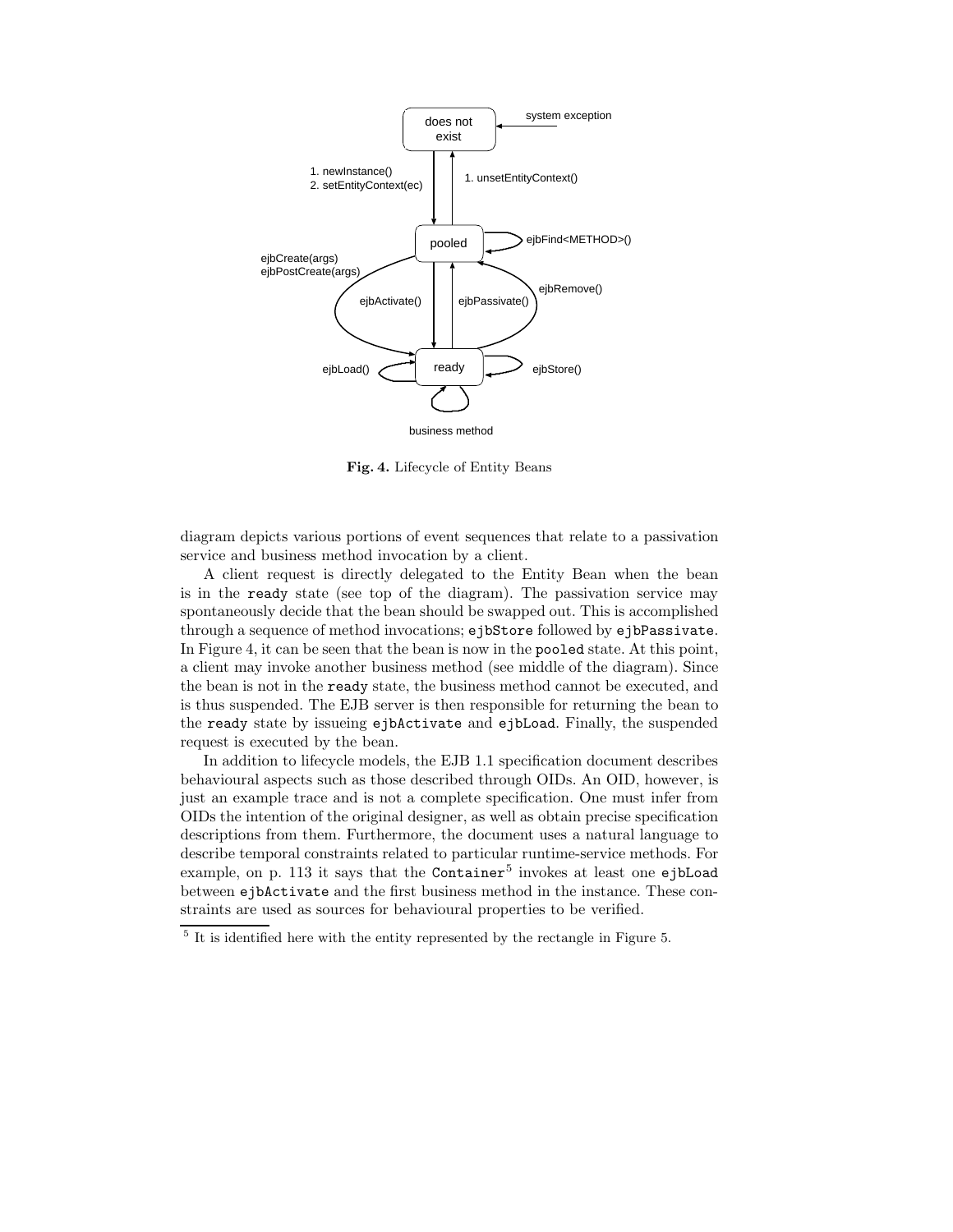

**Fig. 5.** Object Interaction Diagram

## **3 Formalization**

This section focuses on the issues and approach related to formalizing the component architecture in Promela as compared with other specificands such as communication protocol and distributed algorithm [5] or program verification [6] which Promela has been used successfully.

### **3.1 Issues and Approach**

Since the specificand, the EJB framework, has different characteristics from those that have been formalized and analyzed in Promela/SPIN, there are several issues that must be considered before formalization. First, the original specification is centered around APIs, and an API defines exceptional cases as well as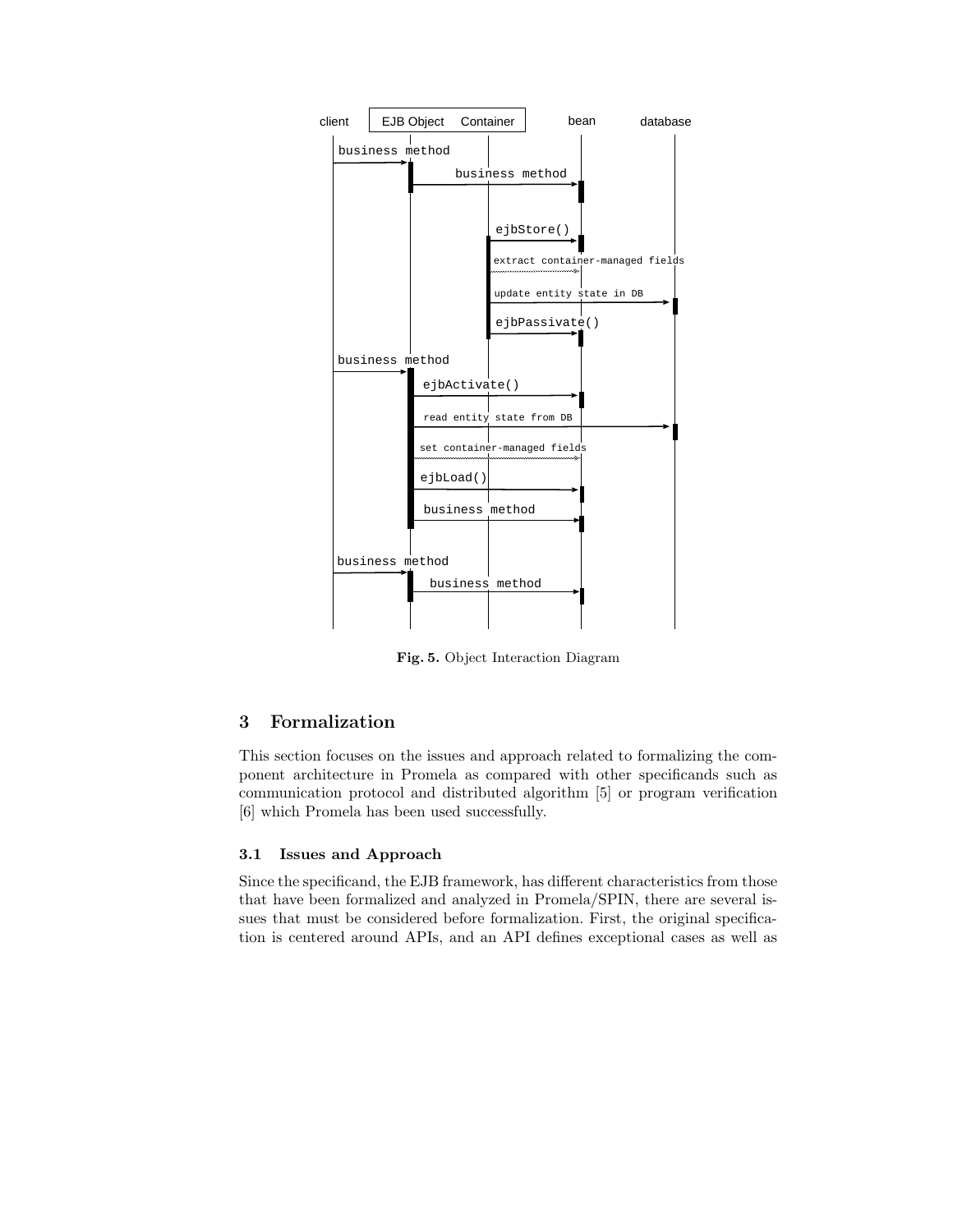a normal functionality<sup>6</sup>. Each API is a Java method accompanied by possible application-specific and system exceptions.

Second, one cannot predetermine the behaviour of clients that access bean instances. Dependent on the possible client behaviour, the EJB framework must show valid behaviour regardless of the client. In particular, some clients may terminate, while others may not.

Third, since behavioural specification is based on event sequences, Lineartime Temporal Logic (LTL) formulae to represent properties should involve atomic proposition that describes an occurrence of a particular event, method invocation. In contrast, validity of atomic propositions in LTL is determined by states. This makes it necessary to devise a way to encode an event occurrence.



**Fig. 6.** Promela Processes

Figure 6 shows the overall configuration of the Promela processes. Three processes with a cyclic arrow are event initiators. The Client process issues a request such as create or business method,and is thus considered to be an event initiator. The role of Container is dual. It accepts events from other processes as well as generates events that implement runtime services such as passivation or persistency. The StartUp process needs further explanation. The StartUp process is responsible for setting up the initial environment necessary for a Client and a Bean to be executed properly. For example, Entity Beans are not required to be created by a client, but are created in advance. The StartUp process for such a case is responsible for creating and initializing the Entity Beans. Thus, introducing the Client and StartUp processes as event initiators is an approach that can be used to deal with the the second issue above. This

 $\overline{6}$  The Wright group has observed similar characteristics in the cases [2][18].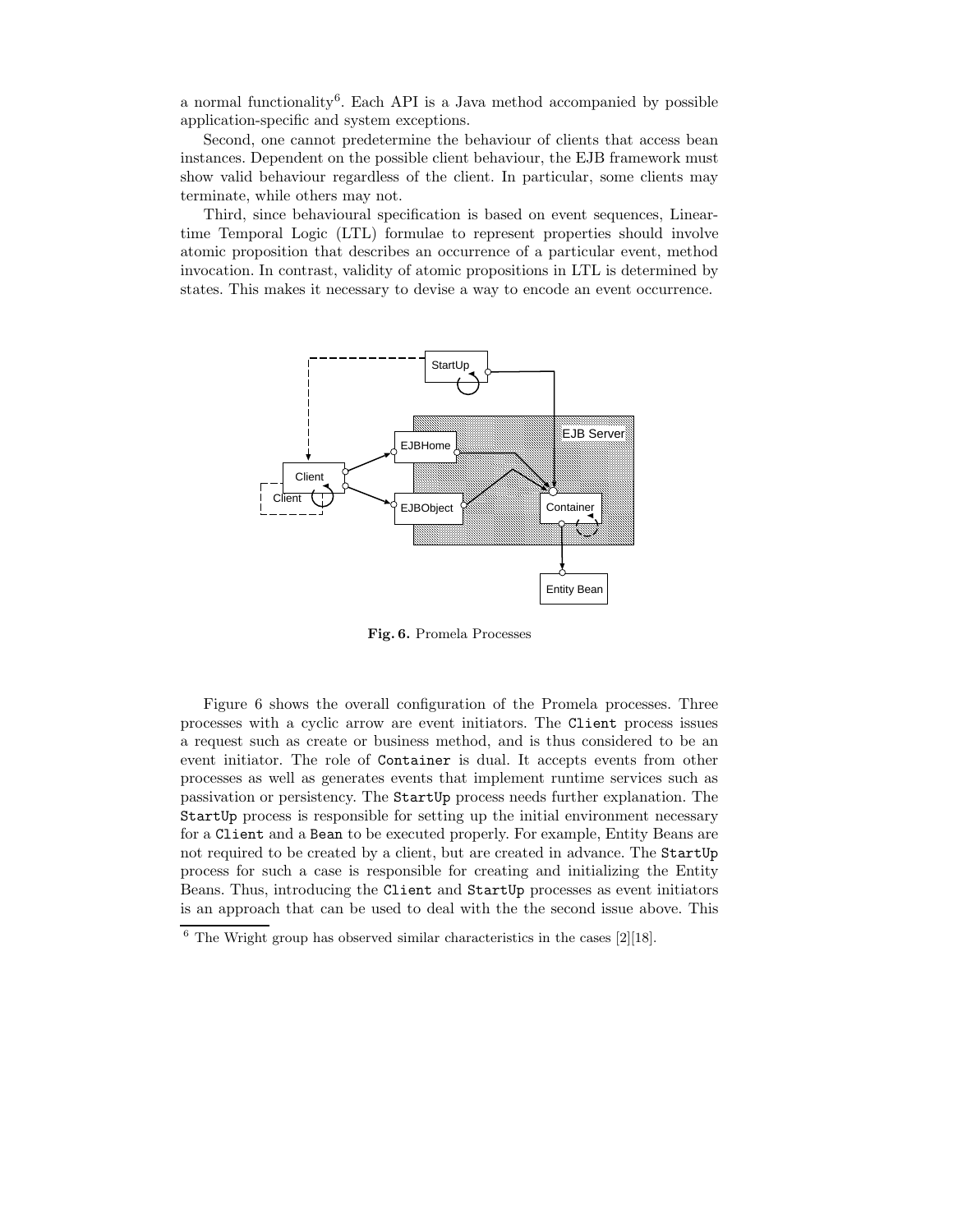approach also contributes to creating a well-structured formal model because the functionality of the EJB server and processes for setting up verification environment are clearly separated. In regard to the first and the third issues, one can make use of the Promela language constructs,which will be discussed in detail using actual Promela code in Section 3.2.

#### **3.2 Promela Model**

In order to describe method invocation on an object and return from the method, one first introduces two communication channels between the caller and calleé processes. And an extra channel is defined for transporting possible exceptions from the object.

```
#define NBUF 1
chan mthd = [NBUF] of { short };
chan retv = [NBUF] of { short };
chan excp = [NBUF] of { short };
```
The chan mthd is used for invoking method and messages flow from the Container to the EntityBean. The other two, retv and excp,are for messages going in the opposite direction. The channel definitions assume that the method name and the values are short and properly #defined.

The EntityBean in Figure 6 is represented by a simple Promela process that waits for method invocation from the mthd channel. The fact that any method can be invoked at any time is expressed using a do...od statement with an endLoop label. Each entry in  $do...$ od corresponds to a method, and its body is just an if...fi statement, which in turn has more than one branch. Each branch corresponds to either an exception or a normal termination. Since the if...fi has channel send statements in its guard positions,any of the branches can be executed at any time, which simulates a non-deterministic choice between exceptions and normal terminations. Therefore, one can encode exceptions in the Promela model, which resolves the first issue in Section 3.1 in a compact manner.

```
#define ejbActivate 106
#define ejbPassivate 110
#define BM 120
...
proctype EntityBean ()
{
endLoop:
do
  :: mthd?ejbActivate -> if :: retv!Void :: excp!SysError fi
  :: mthd?ejbPassivate -> if :: retv!Void :: excp!SysError fi
  :: mthd?BM -> if :: retv!Value :: excp!AppError :: excp!SysError fi
  ...
od
}
```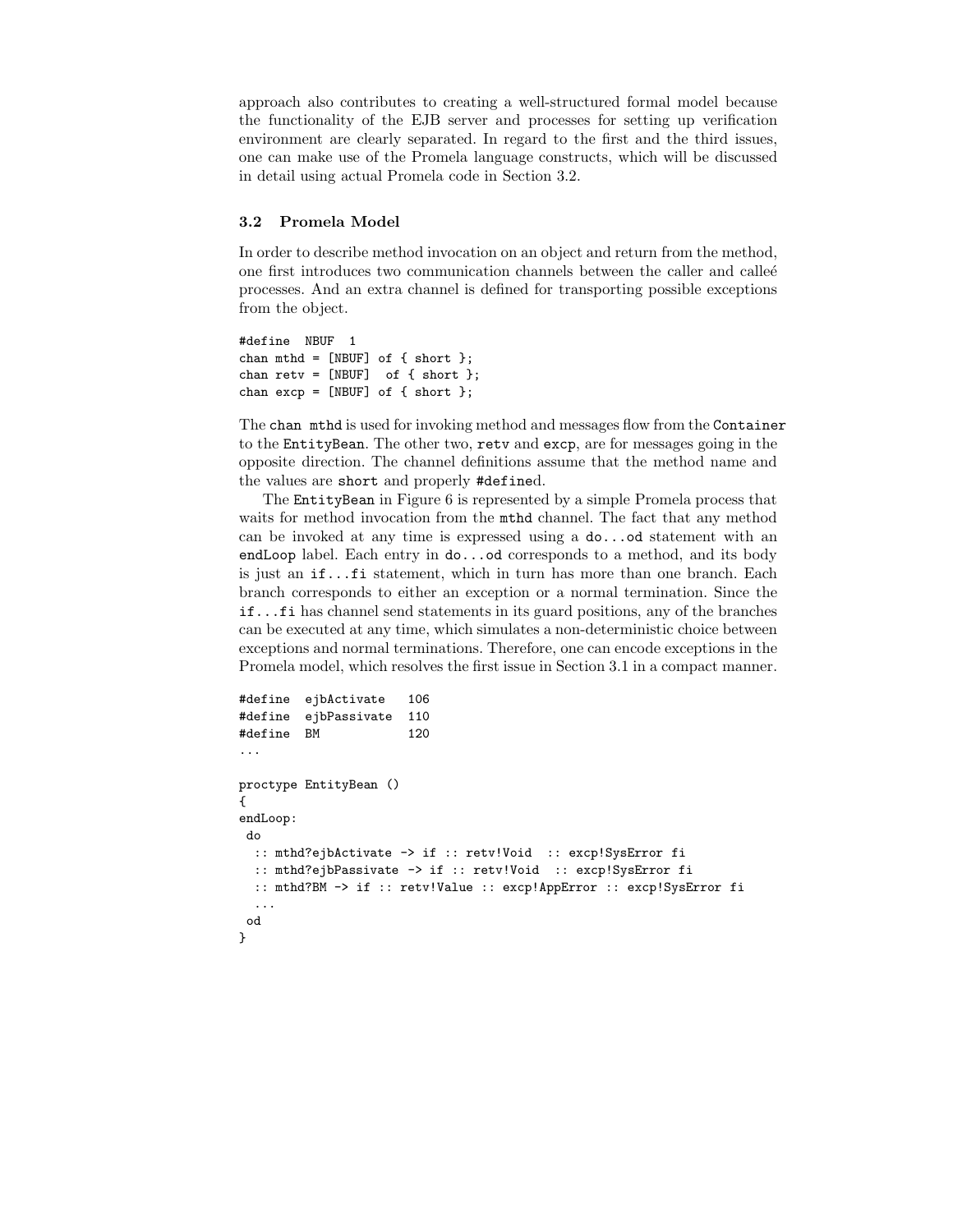The EJBObject in Figure 6 is an example process that terminates. It is a RemoteProxy object for accepting requests from the client, and delegating them to the Container, and it ends its lifecycle after handling of remove method by the client. Since an EJBObject is capable of accepting requests from more than one client<sup>7</sup>, it must distinguish between each of the clients' requests. In the Promela description below, the remote channel carries two channels as well as a method name as its formal parameters. By sending different channel parameter values each time, it is possible to simulate a situation in which each message sent corresponds to a different method invocation event.

```
chan remote = [NBUF] of { short, chan, chan };
chan retval [NC] = [NBUF] of \{ short \};
chan except [NC] = [NBUF] of \{ short \};
proctype EJBObject()
{
   chan returnValue; chan exceptionValue; short value;
progressLoop:
endLoop:
  do
    :: remote?remove,returnValue,exceptionValue
       -> { request!reqRemove; retvalFC?value
            -> returnValue!value; goto endTerminate }
          unless { exceptFC?value -> exceptionValue!Error; goto endTerminate }
    :: remote?BusinessMethod,returnValue,exceptionValue
       -> { request!reqBM; retvalFC?value -> returnValue!value }
          unless { exceptFC?value -> exceptionValue!Error }
  od;
endTerminate:
   skip
}
```
The Client in Figure 6 is a Promela process that accepts two channel parameters when it runs. Since it invokes a request either on a HomeProxy or on a RemoteProxy, the Client is an event initiator that always sends messages via, for example, the remote channel, and waits for completion of the invoked method execution.

```
proctype Client(chan ret; chan exc)
{
  ...
MainLoop:
    do
```
<sup>7</sup> More precisely, the EJBObject for Session Bean should be ready for multiple requests while the one for Entity Bean need not.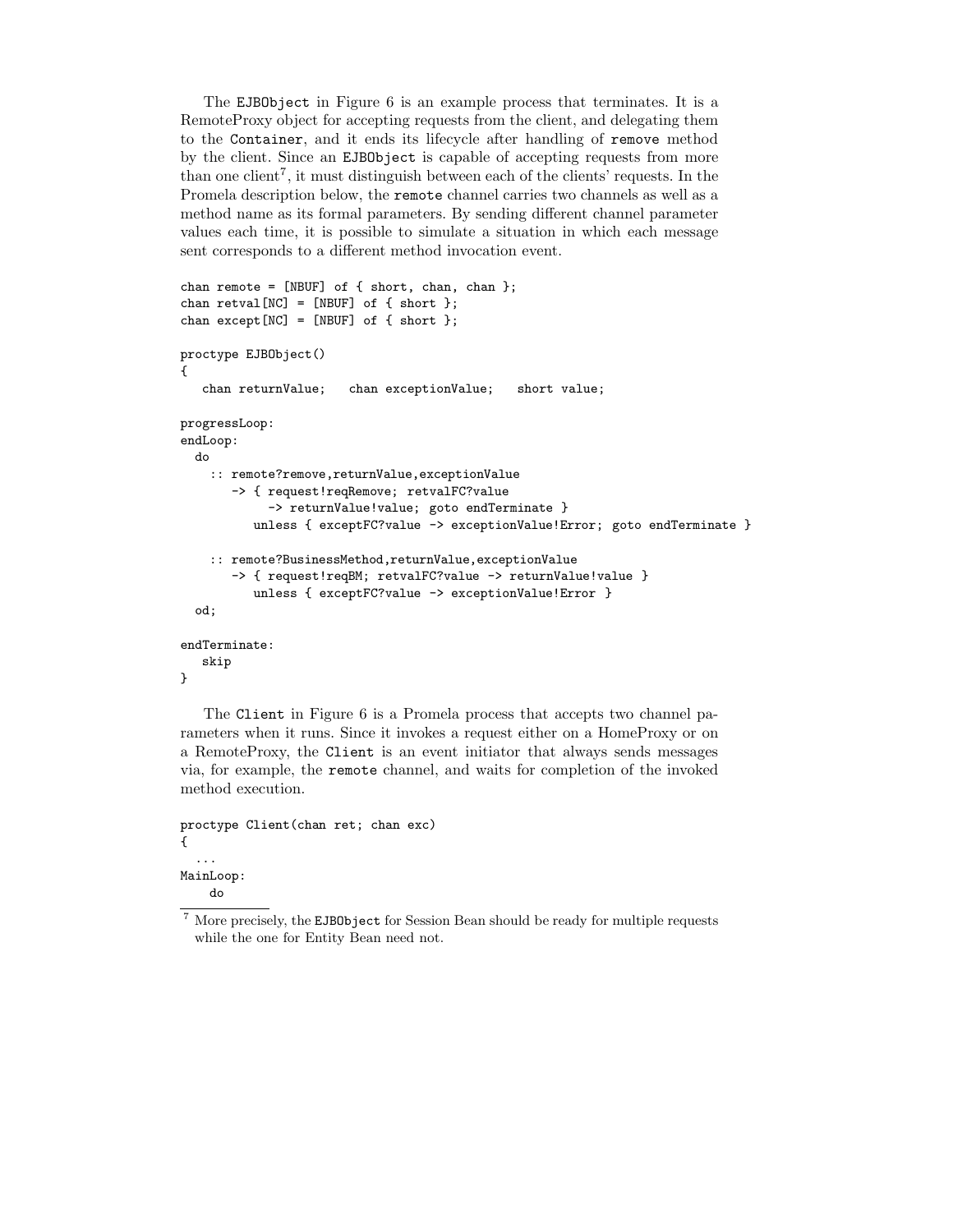```
:: remote!BusinessMethod,ret,exc ->
         if :: ret?value -> skip :: exc?value -> goto endClient fi
     :: remote!remove,ret,exc ->
         if :: ret?value -> goto wrapUp :: exc?value -> goto endClient fi
     :: home!remove,ret,exc;
         if :: ret?value -> goto wrapUp :: exc?value -> goto endClient fi
    od;
  ...
}
```


**Fig. 7.** Container for Entity Beans

As for the Container process, Figure 7 only shows the main behaviour in terms of the state transition diagram a lá Statechart [14] because the Promela code is too lengthy to be shown here<sup>8</sup>. The diagram is mainly derived from the lifecycle model in Figure 4, and appropriately augmented by studying the descriptions in other parts of the original document. The ready and pooled states in the diagram correspond to the states with the same labels in Figure 4; however, the ready state is modeled as a super-state with two sub-states. Such elaboration is needed for a proper interpretation of potential interference related to persistency service, which was found necessary during the formalization

<sup>8</sup> It is some 250 lines of Promela codes.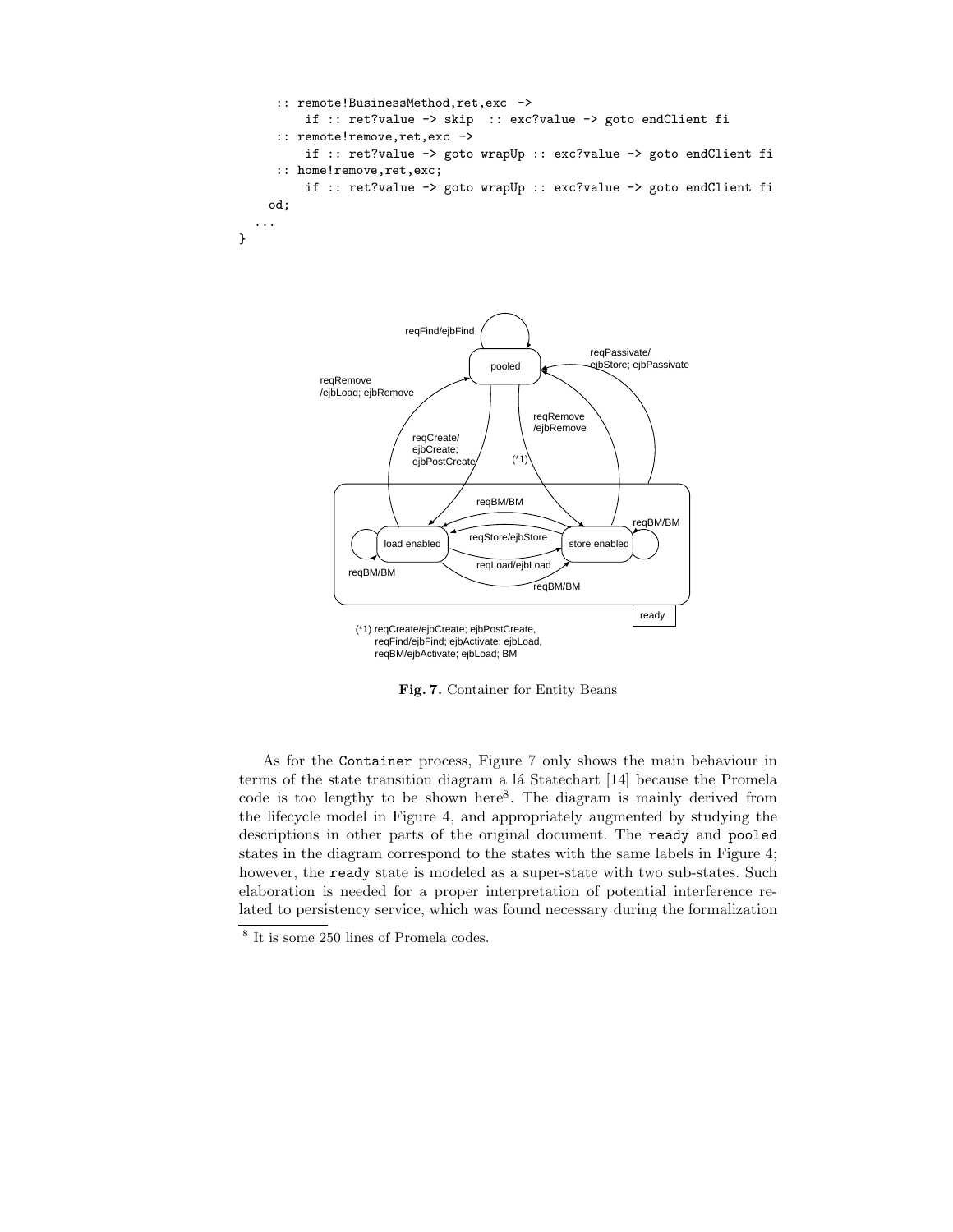process.

The diagram shows all of the necessary transitions for implementing the main behaviour of the Container. For example,a transition from pooled to load enabled is notated as

reqCreate / ejbCreate;ejbPostCreate,

which indicates the following behaviour: when the Container receives a reqCreate from the EJBHome, the Container invokes two consecutive methods, ejbCreate and ejbPostCreate, on the EntityBean<sup>9</sup>.

Finally, one goes back to the third issue in Section 3.1, which is related to representation for describing the occurrence of a particular event as an atomic proposition in LTL formulae. In the above description of EntityBean, one can observe that the process is, at a certain time, in a state in which it is ready to receive a particular event. When, for example, an ejbActivate message is at the head of the mthd channel, the EntityBean process can be considered to be in a state where mthd?ejbActivate is executable. It is also possible to check whether or not a state satisfies such a condition by using a square brackets notation such as mthd?[ejbActivate], which can be used as a required atomic proposition representing a particular event occurrence.

The SPIN feature for automatic translation of LTL formulae can also be used. For example, as described in the last paragraph of Section 2.2, the EJB specification requires that the Container invokes at least one ejbLoad between ejbActivate and the first business method in the instance. To verify the property, the SPIN can be used to generate a *never automaton*, where the process description needs appropriate #defines.

```
spin -f "! []((q8 && <>q2) -> (! q2 U q12))"
```

```
#define q2 mthd?[BusinessMethod]
#define q8 mthd?[ejbActivate]
#define q12 mthd?[ejbLoad]
```
Note that the LTL formula is *negated* because the SPIN model checker handles negative claims in the form of never automaton for verification.

## **4 Behavioural Analysis**

This section presents some concrete examples of behavioural properties and the results of analysis.

#### **4.1 Entity Beans**

As discussed in Section 3.1, an appropriate client process is necessary for analyzing the behaviour of the EJB server. Three varieties of clients are formulated, and

<sup>&</sup>lt;sup>9</sup> As can also be seen in Figure 4.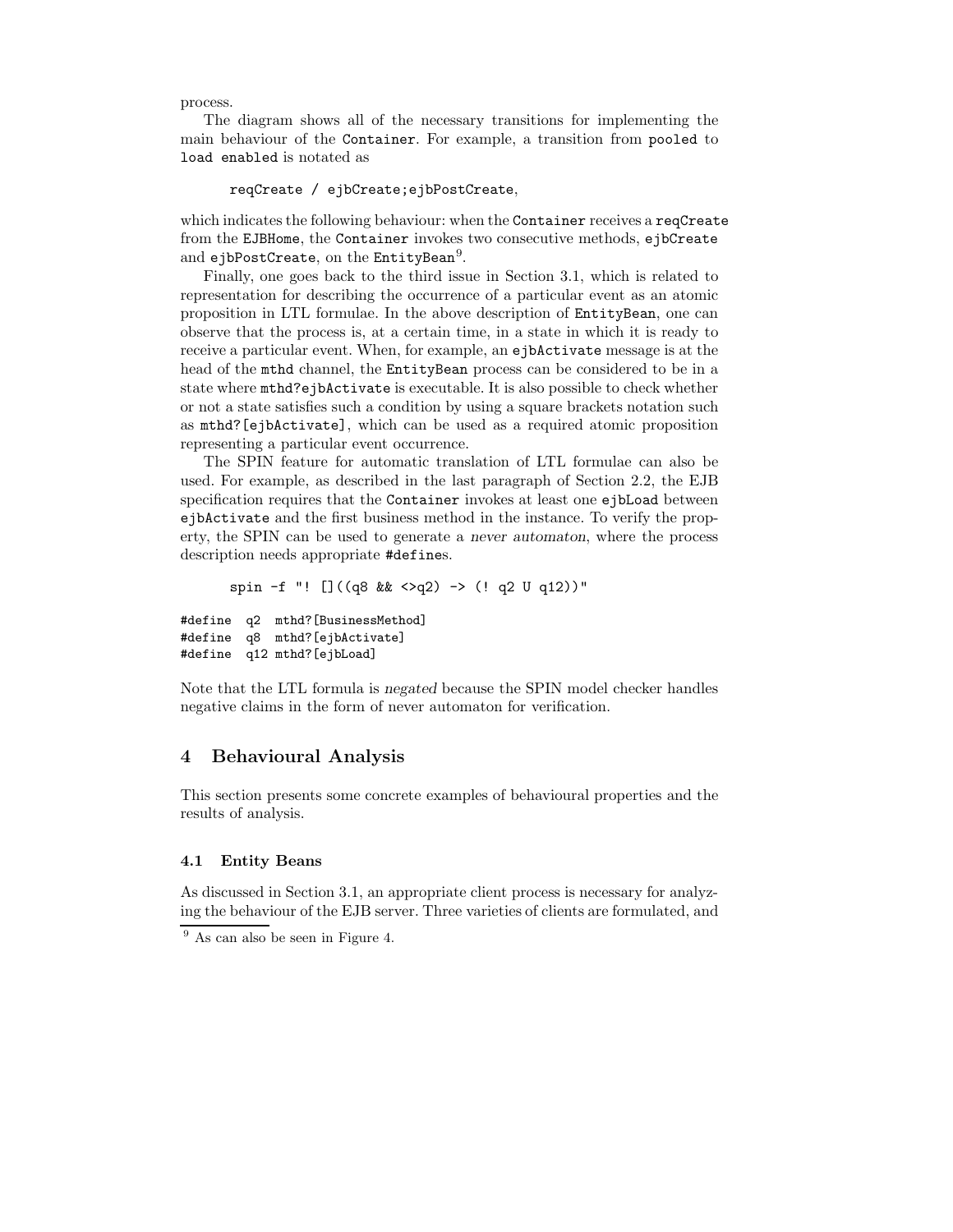their behaviour can be compactly expressed in terms of event sequences generated by the client. (1) client-1 is a standard client that generates  ${create, find};$ *BM*∗; *remove*,(2) client-2 starts with a find method (*f ind*; *BM*∗; *remove*), and (3) client-3 does not end with remove ({*create*, *find*}; *BM*<sup>\*</sup>). The individual client uses a somewhat different StartUp process because each run needs a different event sequence for setting up the environment to successfully start the client. A standard checking command for deadlock-freeness ( $run -q$ ) is executed on each client model, and all succeed.

Next, various properties, formulated in terms of LTL formulae, are verified against the standard client-1. The first property of interest is the behaviour of invoking a business method  $(BM)$  on a passivated Entity Bean (Figure 4), and can be validated by the following two LTL formulae. When an Entity Bean instance is in the pooled state and a client requests a BM on the instance, ejbActivate is eventually executed  $(E1)$ . The formula  $(E2)$  states that an ejbLoad is invoked between the ejbActivate and the BM on the instance.

- $(E1) □(pooled ∧ BM\_Client → \Diamond ejbActive)$
- $(E2) \Box (ejbActive ∧ ⊙<sub>BM</sub> → (∼<sub>BM</sub> **U** *ejbLoad*))$

In a similar fashion, the EJB server invokes ejbStore between the last business method (BM) and ejbPassivate. (E3) is also satisfied.

(E3)  $\Box(BM \land \Diamond ejbPassivate \rightarrow (\neg ejbPassivate \cup ejbStore))$ 

The EJB server must obey a set of "trivial progress" properties. The properties can be compactly expressed as  $(E4)$ , showing that a client request M *leads to* an actual method invoked on an instance.

 $(E4) \Box (M\_Client \rightarrow \Diamond M\_Bean)$ 

At first, this seems to be of no interest at all because such properties are trivially satisfied. However, they actually reveal several interesting characteristics of the EJB server.

In the case of the client's create request, in which M\_Client is create and  $M$ -Bean is ejbCreate, the expected formula is satisfied. The ejbCreate method, however, should be accompanied by an ejbPostCreate (Figure 4), and thus the LTL formula should be (E5).

```
(E5) □(create → \Diamond (ejbCreate \land \Diamond ejbPostCreate))
```
The formula becomes false because there are situations in which ejbCreate raises a system exception and thus ejbPostCreate is not executed. This shows that there is some complexity in taking into account the possible occurrence of exceptions, which is mandatory for behavioural analysis of the EJB server.

The next property has to do with "spontaneous allocation" of a fresh bean instance. The EJB server has the liberty of keeping more than one behaviourally equivalent Entity Beans and allocating them for client requests. (E6) is a property to represent one such behaviour, which is found to be true.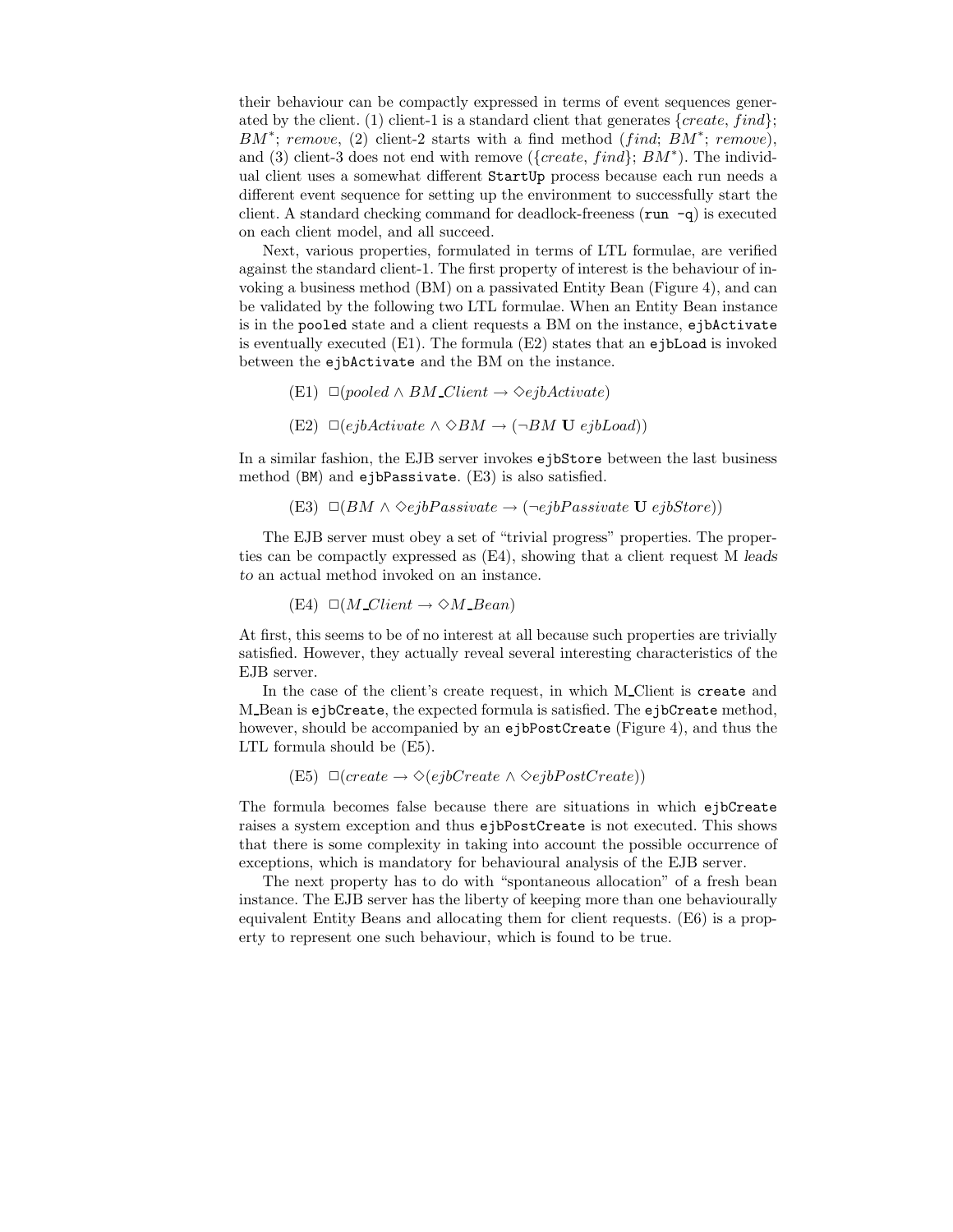(E6)  $\Box(ejbRemove \rightarrow \Diamond(BM\_Client \rightarrow \Diamond BM))$ 

Behaviour relating to a remove request is of particular interest because the trivial progress property (E7) does not hold.

 $(E7) \Box (remove \rightarrow \Diamond ejbRemove)$ 

Analyzing the output trace reveals that a possible *livelock* caused by an infinite iteration of ejbStore and ejbLoad prevents the EJB server from the expected progress. In addition,(E7) can be checked by setting the weak-fairness flag (run  $-f -a$ ). This filters out situations that has the previous livelock. The formula, however, still fails because of potential interference between ejbRemove and ejbPassivate. To study the situation, please refer to Figures 4 and 7. The state-diagrams show that two transitions, ejbRemove and ejbPassivate, are possible from the ready to the pooled state. Also ejbRemove is initiated by a client remove, while ejbPassivate is an event from the runtime passivation service that is generated in an asynchronous way independent of any client requests. The identified situation is that the bean instance moves to the pooled state by ejbPassivate while a client explicitly requests a remove. And thus it does not lead to an occurence of ejbRemove. The interference is a potential flaw in the EJB 1.1 specification document [20] that can be seen by careful examination of (E7).

It is also possible to try a trivial progress for the case of business method (BM).

 $(ES) \Box(BM\_Client \rightarrow \Diamond BM\_Bean)$ 

The formula proves to be false because of a possible livelock of the ejbStore and ejbLoad as discussed in relation to (E7). Analysis under the weak-fairness condition also leads to a failure. This is because an internal exception occurs in the EJB server. For example,when a client issues a BM request on an instance in the pooled state, it involves more than one method execution (see E1 and  $E2$ ). It is possible that one of the method, for example ejbActivate, raises an exception. If this is the case, the EJB server cannot continue the service on the instance, and thus the property does not hold. If the property  $(E9)$ , which takes into account the exception, is used, it is found to be successful under the weak-fairness condition.

 $(E9) \Box(BM\ \mathit{Client} \rightarrow \Diamond(BM\ \mathit{Bean} \lor Exception))$ 

As mentioned above, several trivial progress properties are not satisfied due to either possible exceptions or some other anomalous situation. However, it is easy to confirm that there exists at least one desirable sequence for satisfying each property. One may try a negation of a property that corresponds to a desirable behaviour expressed in a deterministic manner. (E10) is an example case for a business method (BM).

 $(E10) \neg (\Diamond (BM\_Client \land \Diamond BM\_Bean))$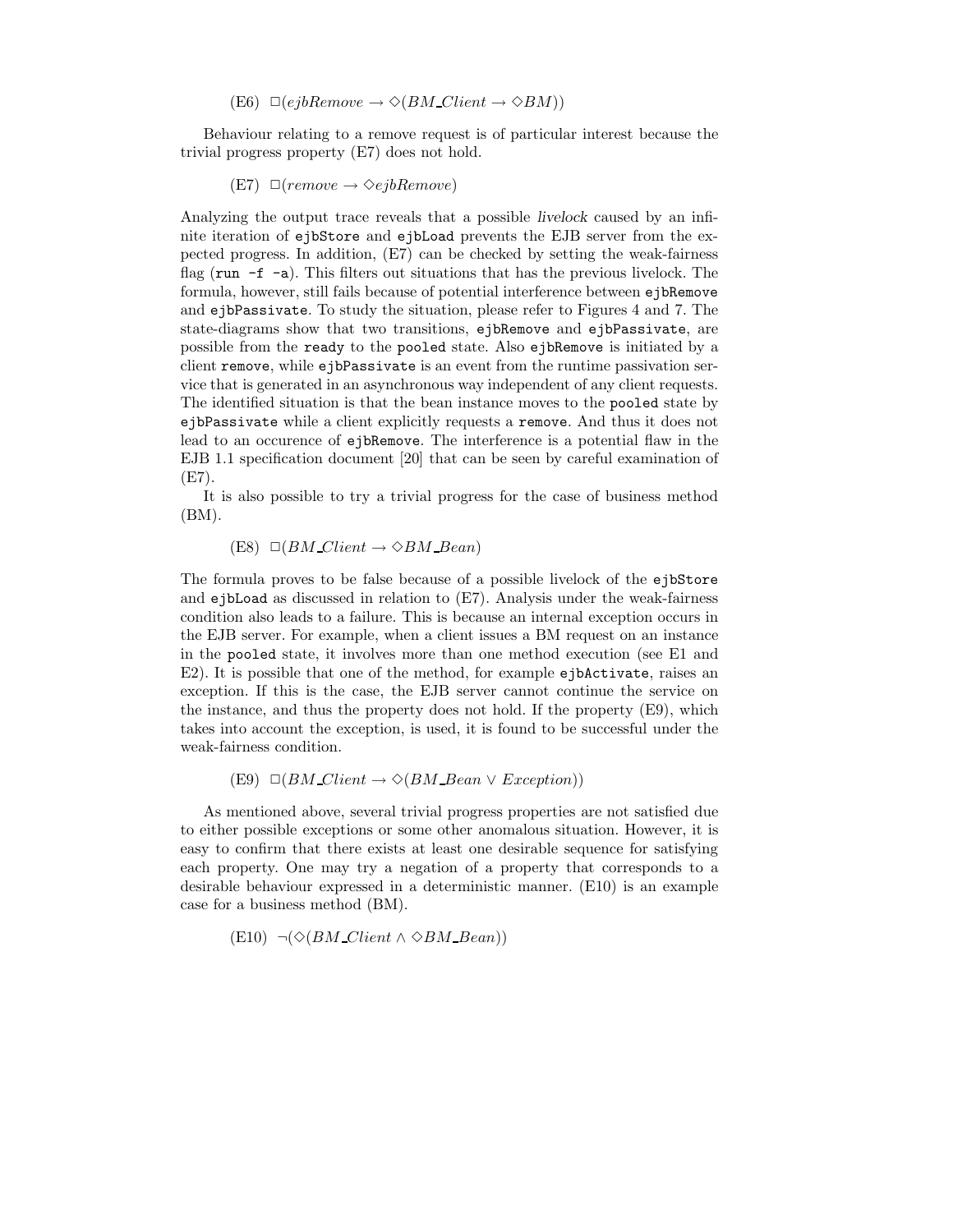The SPIN protocol analyzer (pan) fails to show the correctness of the property and generates a sequence that leads to a failure. The sequence of minimal length is exactly what one would expect. Below is an edited output of the trace in the form of a Message Sequence Chart (MSC).

| q\p | Container EJBObject      |                | Bean      | Client        |
|-----|--------------------------|----------------|-----------|---------------|
| 13  | $\ddot{\phantom{0}}$     | $\bullet$      | $\bullet$ | remote!BM.6.8 |
| 13  |                          | remote?BM, 6,8 |           |               |
| 1   |                          | reg!BM         |           |               |
| 1   | req?BM                   |                |           |               |
| 3   | mthd!BM                  |                |           |               |
| 3   | $\overline{\phantom{a}}$ | ٠              | mthd?BM   |               |
|     |                          |                |           |               |

Therefore, it is true that at least one event sequence fulfills the trivial progress property for BM.

#### **4.2 Session Beans**

Session Beans have two options that can be specified at the time of deployment: stateful or stateless. The two options are not very different to the bean developer; however, they exhibit quite different runtime behaviour. Thus, formalization and analysis of Session Beans are actually conducted to model two independent behaviours,although some common behaviours are effective for both models. As in the case of Entity Beans, one introduces a variety of clients with an adequate StartUp process for each client case.

**Common Behaviour** One important property in terms of behavioural specification is in relation to concurrency control. According to the document, if a client request arrives at an instance while the instance is executing another request, the container must throw an exception for the second request. Session Beans must satisfy such a "non-reentrant" property. The property can be formulated in an LTL formula such as (S1).

 $(S1) ⊔(Invoked_1 ∧ ⊙ BM_2)$ ∧ (¬(*Return* 1 ∨ *Exception* 1) **U** *Exception* 2)  $\rightarrow \Diamond (Return\_1 \vee Exception\_1))$ 

Some remarks on the formula are in order: (a) the server is in a state in which it has already accepted the first BM  $(Invoked_1)$ , (b) the second BM is requested afterward  $(\Diamond BM_2)$ , (c) the first BM is not completed before the second BM request ends with an exception  $(\neg (Return_1 \vee Exception_1) \cup Exception_2)$ , and then (d) the first BM request results either in a normal termination or in an exception  $(\Diamond (Return_1 \vee Exception_1)).$ 

As for concurrency control, two varieties of clients are used to examine the behaviour: (1) client-s1 is a simple process for invoking only one *BM*,(2) clients2 is an infinite process that generates  $BMs$  iteratively  $(BM^+)$ . In addition,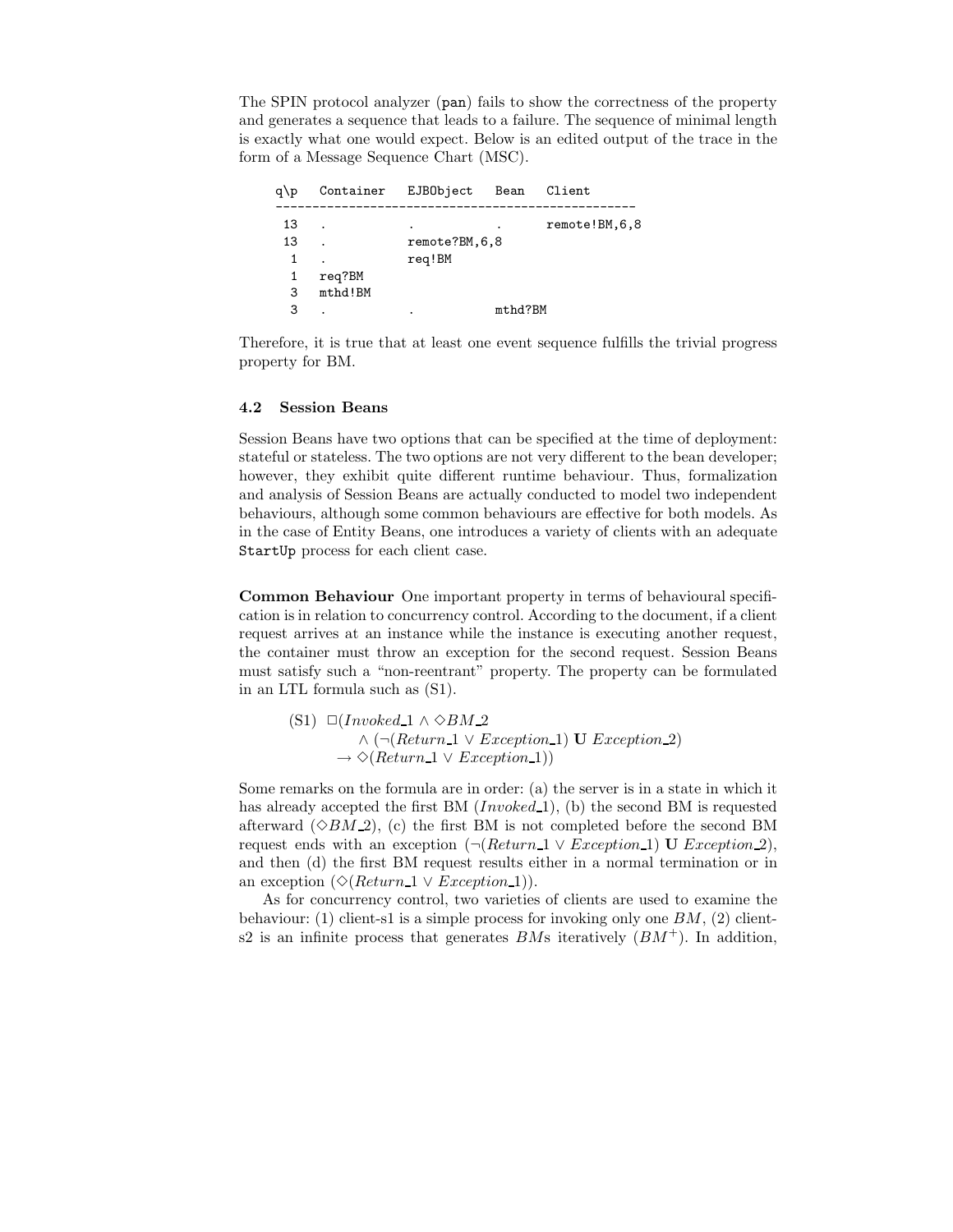the standard check for deadlock-freeness is executed on the following three runs: (a) two client-s1's are involved, (b) two client-s2's are involved, and (c) three clients-s2's are involved. All are found to be deadlock-free; however, the size of the searched state space is different for each run  $(Table 1)^{10}$ .

**Table 1.** Analysis of Non-reentrant Property

| Run          | <b>States</b> | <b>T</b> ransitions | Depth |
|--------------|---------------|---------------------|-------|
| (a)          | 3,742         | 8,217               | 66    |
| (b)          | 6,161         | 12.225              | 295   |
| $\mathbf{c}$ | 75.769        | 167,884             | 986   |

Although the state space for the present EJB server model is not large in comparison to other published cases of practical interest, reducing the size by an appropriate abstraction is still important for efficient checking since the sizes drastically increase as in Table 1. To prove the property  $(S1)$ , the case (a) was used because of the simplicity.

**Stateful Session Beans** In addition to the three client models explained above, two other models are used: (1) *create*; *BM*<sup>∗</sup> ; *remove*,and (2) *create*; *BM*<sup>∗</sup>. The first client model is a standard one used in most analyses. The second one, however, is mandatory for properties involving *timeout*. The EJB server must generate a *timeout* event for garbage-collecting of possibly unused Stateful Session Bean instances either in the method\_ready or in the passive state. In the case of the method\_ready state, the timeout event must be followed by an ejbRemove on the instance. From the passive state, on the contrary, instances just disappear without any further events.

The timeout makes the situation somewhat complicated for a Stateful Session Bean. For example, the trivial progress property for business method (BM) is not satisfied. This is because an instance is forced to leave the ready state due to a possible timeout event. The only alternative is to verify the property (S2) that takes into account the timeout situation.

 $(S2) \Box(BM \text{ } Client \rightarrow \Diamond(BM \text{ } Bean \lor timeout))$ 

**Stateless Session Beans** For a client model of Stateless Session Beans, the simplest one capable of generating *BM*<sup>∗</sup> is sufficient. This is because the EJB server is responsible for the creation and deletion of Stateless Session Beans. A create request by a client becomes *no-op* for Stateless Session Beans.

Stateless Session Beans do not have any conversational state, and all bean instances are equivalent when they do not serve a client-invoked method. Stateless

 $10$  The metrics are the case for a Stateless Session Bean.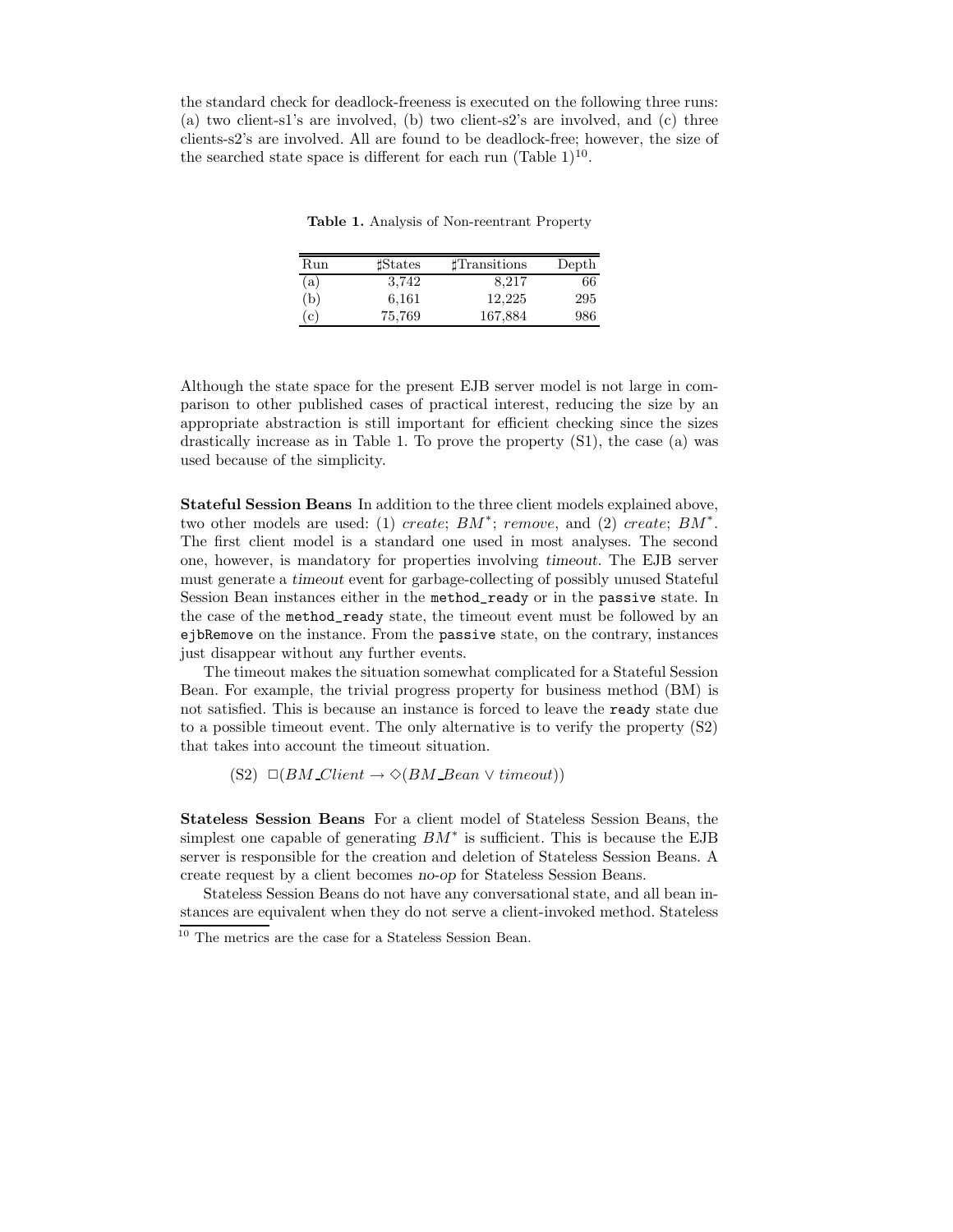Session Beans are similar to Entity Beans in that the EJB server will allocate a suitable bean instance even if one has already been removed. This is because a Stateless Session Bean has a "spontaneous allocation" property that an Entity Bean has. This property can be confirmed by checking the LTL formula (E6) mentioned above.

A property specific to Stateless Session Beans is "spontaneous removal or automatic garbage collection." Stateless Session Beans do not allow an explicit remove operation by clients. The EJB server is responsible for deciding whether an instance is no longer necessary and invoking an ejbRemove method on it. In the present Promela model, the Container invokes ejbRemove in a nondeterministic manner. The LTL formula for the property is  $(S3)$ , which says that ejbRemove is eventually invoked when the instance is in the ready state.

$$
(S3) \ \Box (ready \rightarrow \Diamond ejbRemove)
$$

The result is false due to a *livelock* of continuous BMs. The counter example sequence (livelock of BMs) is exactly the case in which the client accesses the bean heavily and thus the EJB server does not issue any ejbRemove on the bean. This confirms that timeout is generated only when the client is in a *think* time and does not invoke any BM at all. This is in accordance with the EJB 1.1 specification.

#### **4.3 Discussion**

The EJB 1.1 document [20] describes specifications from various viewpoints, thereby making it necessary to have a consistent model incorporating all of the viewpoints scattered throughout the document. As most of the descriptions are written in a natural language, the document uses many ambiguous "words." One specific example is related to the persistence service; invocations of the ejbLoad and ejbStore can be *arbitrarily* mixed with invocations of business methods. The intention of the author of the document is understandable, but, the word "arbitrarily" needs a concrete interpretation. The model in Section 3.2 adapts an interpretation that can be seen in the state-model in Figure 7. The model still leads to a livelock situation, which is revealed in the analysis.

Although the lifecycle model such as the one in Figure 4, can be used as a basis for formalizing the behavioural aspect, the model in the document is too simple. Reaching the final model in Figure 7 requires a thorough reading of the document and feedback from the analysis. This could be made easier if the EJB document had chapter(s) that concentrated on precise descriptions of behavioural aspects.

After obtaining a formal model, it is possible to conduct behavioural analysis in which properties are expressed in terms of LTL formulae. Thanks to numerous literature on the use of LTL formulae  $\frac{3}{8}$ [8][13], one finds it not hard (though not easy either) to formulate properties using LTL formulae. It, however, still requires a trial-and-error in formulating and checking the LTL formulae. This is partly because a naive *leads-to* property such as (E4) does not hold in nearly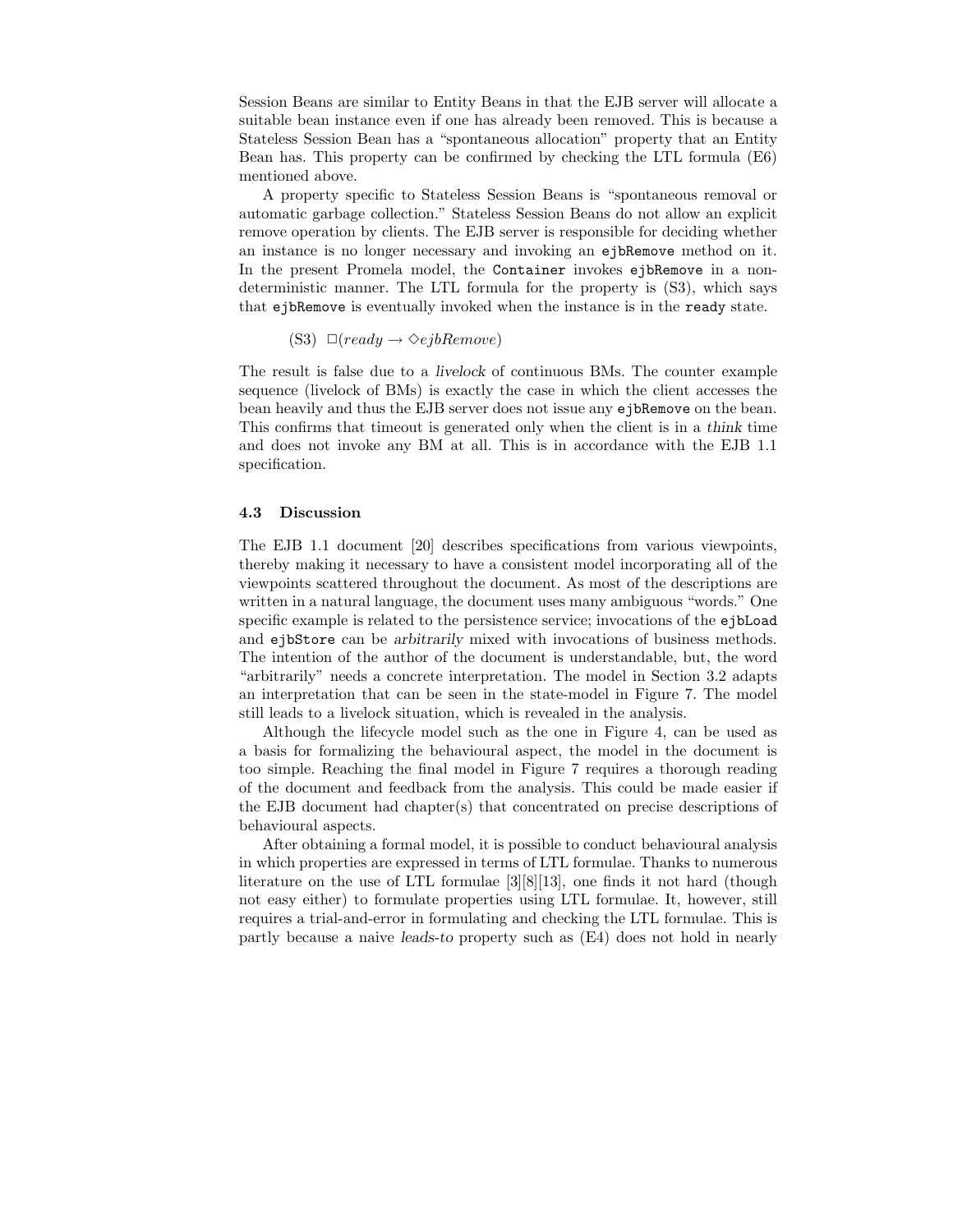all cases. It was a surprise at first, but was found immediately from the fault traces that many interesting situations, either possible exceptions or other runtime anomalies, were not considered in the formulae. The trial-and-error process was a great help in understanding the behaviour of the EJB server. The SPIN model checker could be described as a *light-weight* design caclulator [16] used in iterative processes for refining the formal models.

Some LTL formulae were deemed to be false because of a possible livelock in the EJB server, some of which could be avoided by setting a weak-fairness flag. One must be very careful about properties proved under the fairness condition because a real system may incorporate a scheduler that behaves differently from what was assumed at the time of the analysis  $[4]$ . In the present study, however, the source of livelock is where the actual implementation should be taken care of. For example, a livelock with ejbLoad and ejbStore can be attributed to the present design artifact written in Promela,which is believed to be a faithful model in accordance with the presentation of the original document. This is understandable because the document does not mention anything about the implementation. As in proving  $(E7)$  and  $(E9)$ , analysis under the fairness condition revealed other interesting situations, which are important to the present study. As shown in Section 4.1, proving  $(E7)$  results in a failure, which indicates that the bean instance moves to the pooled state by ejbPassivate even when a client explicitly requests a remove. The analyses have revealed potential flaws in the EJB 1.1 document.

In summary, most of the problems are identified in the formalization process in which a consistent model to integrate various aspects is obtained. Early stages of behavioural analysis can contribute to *debugging* the model as well as being a great help in understanding the specificand. Finally, note that the EJB 1.1 specification document [20] is not a design document. It is more or less abstract and lacks information detailed enough for use in software development. However, because the document is used as a *reference* for those involved in the EJB technology, more detailed description is mandatory. As the present study revealed with the formalization and analysis, improvements must be made in the EJB 1.1 specification document.

## **5 Comparisons**

Behavioural analysis has been most successful in software architecture. Wright [1] and Darwin [12] are the two practical tools that have been applied to distributed software infrastructure of non-trivial complexities [2][11]. Comparing Wright and Darwin with the approach using the SPIN model checker in some degrees of detail is mandatory for discussing whether the SPIN model checker is an adequate tool for behavioural analysis of distributed software architecture.

Wright [1] follows the *Component-Connector* model of software architecture [17],which provides a general framework for describing various architecture styles from a unified viewpoint. To explain briefly, a *component* is a computational entity while a *connector* is an abstract infrastructure that *connects* the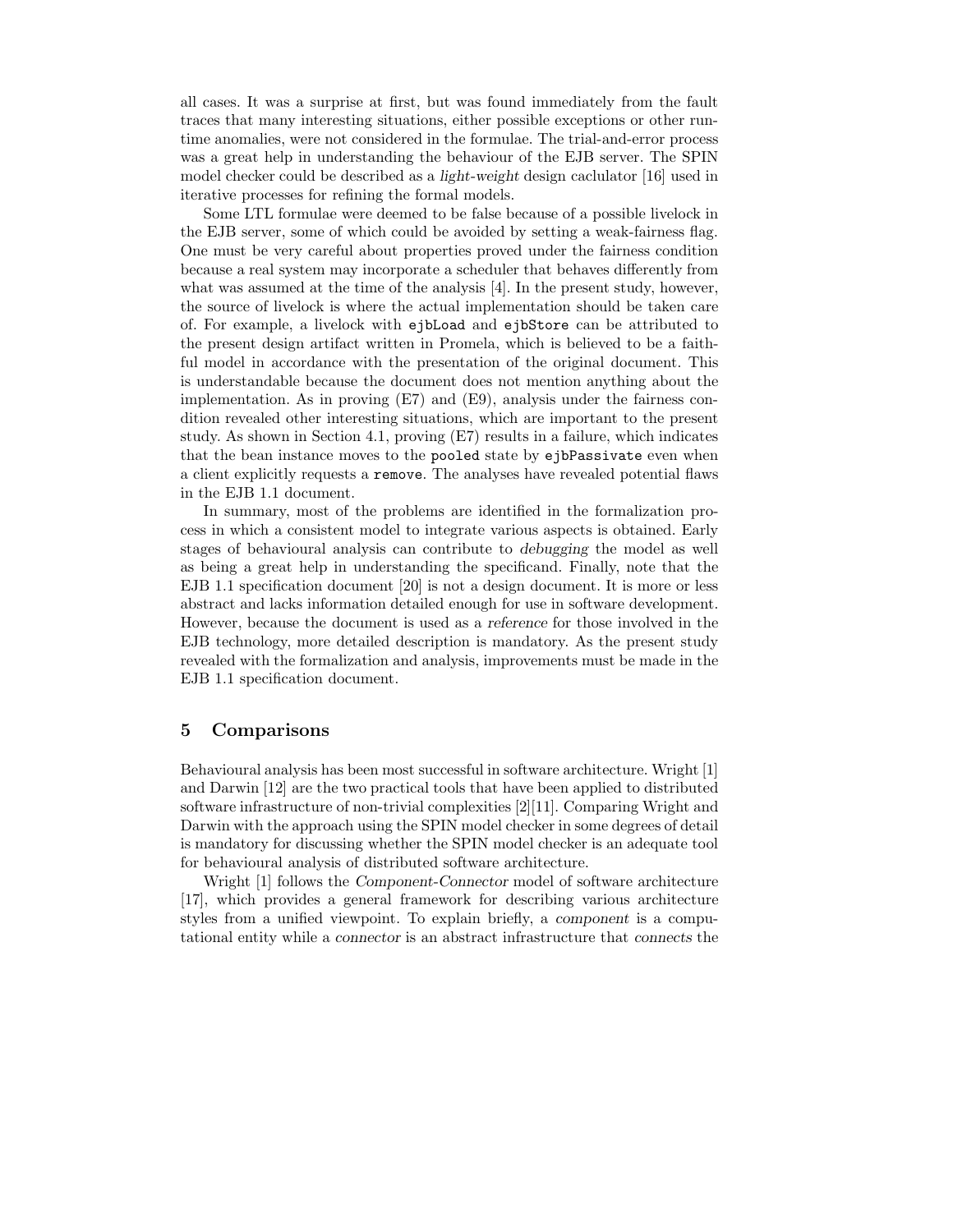participating components. *Connector* is responsible for how the components exchange information, which basically describes the behavioural specification of the specificand architecture. In particular,Wright adopts Communicating Sequential Process (CSP) as a rigorous notation for describing the behavioural specifications of *connectors*. The concrete syntax of Wright can be considered as a syntax-sugaring of a large CSP process description in a structured manner.

CSP is the essence of Wright in terms of behavioural specification,and its formal analysis can be conducted by means of FDR (Failures/Divergences Refinement) [15], a model-checker for CSP. Since FDR is based on failure-divergence semantics, various properties such as deadlock-freeness are checked through a refinement test  $(\sqsubseteq)$ . Wright formulates several verification problems using its surface syntax.

Using FDR to analyze behavioural aspects of software architecture requires some familiarity with failure-divergence semantics and how to express various properties in terms of the refinement relationship, thus making it less accessible for a wide audience. Another drawback with Wright is that the specificand must be modeled as a connector if behavioural analysis is applied. In other words, Wright does not provide a methodology for analyzing systems with more than one connector.

Sousa et al. [18] apply Wright to formalizing and analyzing the EJB component integration framework as defined in the EJB 1.0 specification. The entire specification of the EJB server, including the Container and two client-accessible proxies, is modeled as a single large connector. Thus, traceability between the original specification and the resultant formal model is weak. The present formal model written in Promela (Section 3.2) shows a more intuitive mapping between the two; an object in the original document is modeled as a Promela process.

Additionally, Sousa et al. identify a potential flaw relating to an interference between delegation of business method and ejbPassivate, as well as provide a remedy. They also discuss that the flaw may be due to their modeling but not to the EJB 1.0 specification. The same flaw, however, did not manifest itself in the present case study with Promela. On the contrary, the study in Section 4.1 identifies other flaws such as one relating to a potential interference between an execution of remove request and ejbPassivate.

Darwin [12] uses diagram notation for the structural aspects and FSP (Finite State Processes), a variant of CSP, to describe behavioural specifications, which can be analyzed by the LTSA (Labeled Transition System Analyzer) model checker. The basic model of Darwin is the *Component-Port* model, and does not have explicit notion of Connector. The model is basically equivalent to the Promela model; a component and a port can be mapped to a Promela process and a channel respectively.

LTSA is a well-designed model-checker that can be used even by a novice. LTSA is easy to use, but restricts itself in terms of the power of verification. For safety analysis, a deterministic FSP process (property automaton) is used to show *correct* behavior. LTSA model checks a product of the target and the property automaton. For liveness analysis,FSP provides a declarative way to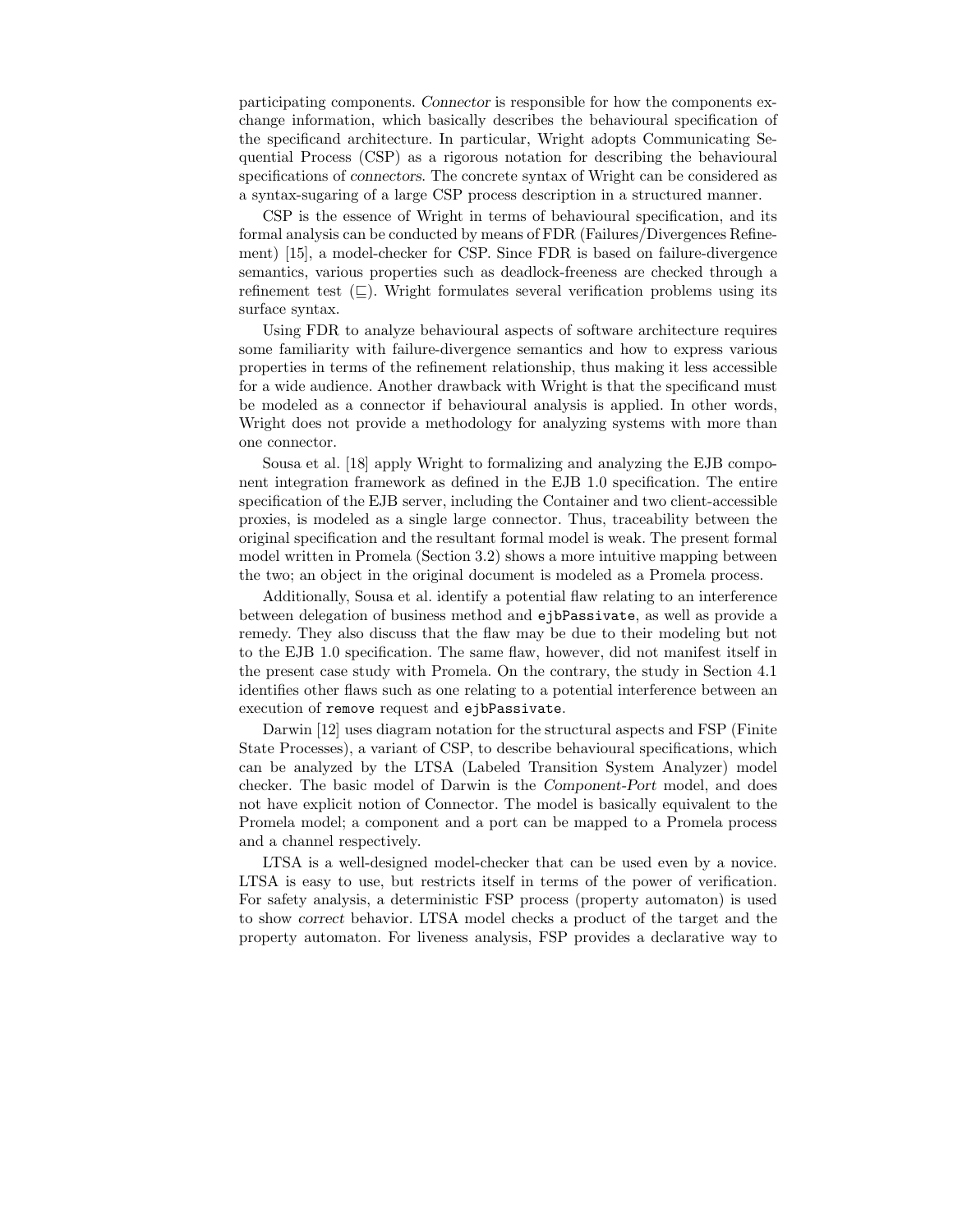specify a set of progress labels, which is equivalent to  $\Box \Diamond q$  and  $\Box (p \rightarrow \Diamond q)$  in LTL formulae, and is less expressive than the full LTL used in the SPIN model checker.

Sullivan et al. [19] formalize structural aspects of the COM model in the Z notation,and point out that there is a conflict between aggregation and interface negotiation in the original specification. This is a successful non-trivial result of applying formal methods to component architectures. Jackson and Sullivan [7] employ Alloy to formalize the model,which was originally formulated in the Z notation,and uses Alcoa,an automatic analysis tool to show that the same flaws manifest themselves in the specification. Thus, they demonstrate the effectiveness of the automatic analysis tool. The present case study deals with the behavioural aspects of the EJB framework,and it does not deal with the structural ones. The use of both approaches may be necessary for analyzing advanced component architectures.

Kobryn [9] uses a UML Collaboration diagram to model component architectures. First, a pattern for component frameworks is introduced, and then the pattern is instantiated to the two important frameworks, EJB and  $COM<sub>+</sub>$ . Since the approach makes use of UML Collaboration diagram, the main concern is to illustrate the participant roles and structural relationships between the participants. Behavioural analysis is not conducted. The present case study concentrates on behavioural analysis using the SPIN model checker, but was limited to the EJB framework. However, it can be easily applied to other component frameworks such as COM+ because COM+ and EJB can be instantiated from a general pattern, as illustrated by Kobryn in his paper. Finally, the configuration of the Promela processes in Figure 6 is almost identical to that of Kobryn's  $pattern<sup>11</sup>$ . This ensures that the model in the present case study is *natural*, and thus shows a sufficient traceability with the original document.

## **6 Conclusion**

This paper describes how the SPIN model checker was used for behavioural analysis of the Enterprise JavaBeans component architecture. This is a case study on applying a model-checking technique to a non-trivial real-world software artifact. Using concrete examples, the present work was able to demonstrate that the SPIN model checker can be used as an effective tool for behavioural analysis of distributed software architecture. Further, the case was also able to successfully identify several potential flaws in the EJB 1.1 specification document.

Finally, further work is needed on integration of the UML-based approach, for example, in [9] and the SPIN-based model that is amenable to automatic behavioural analysis. This is inevitable for the model-checking technology to gain a wide acceptance from software engineers.

 $\frac{11}{11}$  The authors did not know about the work in [9] before writing this paper.